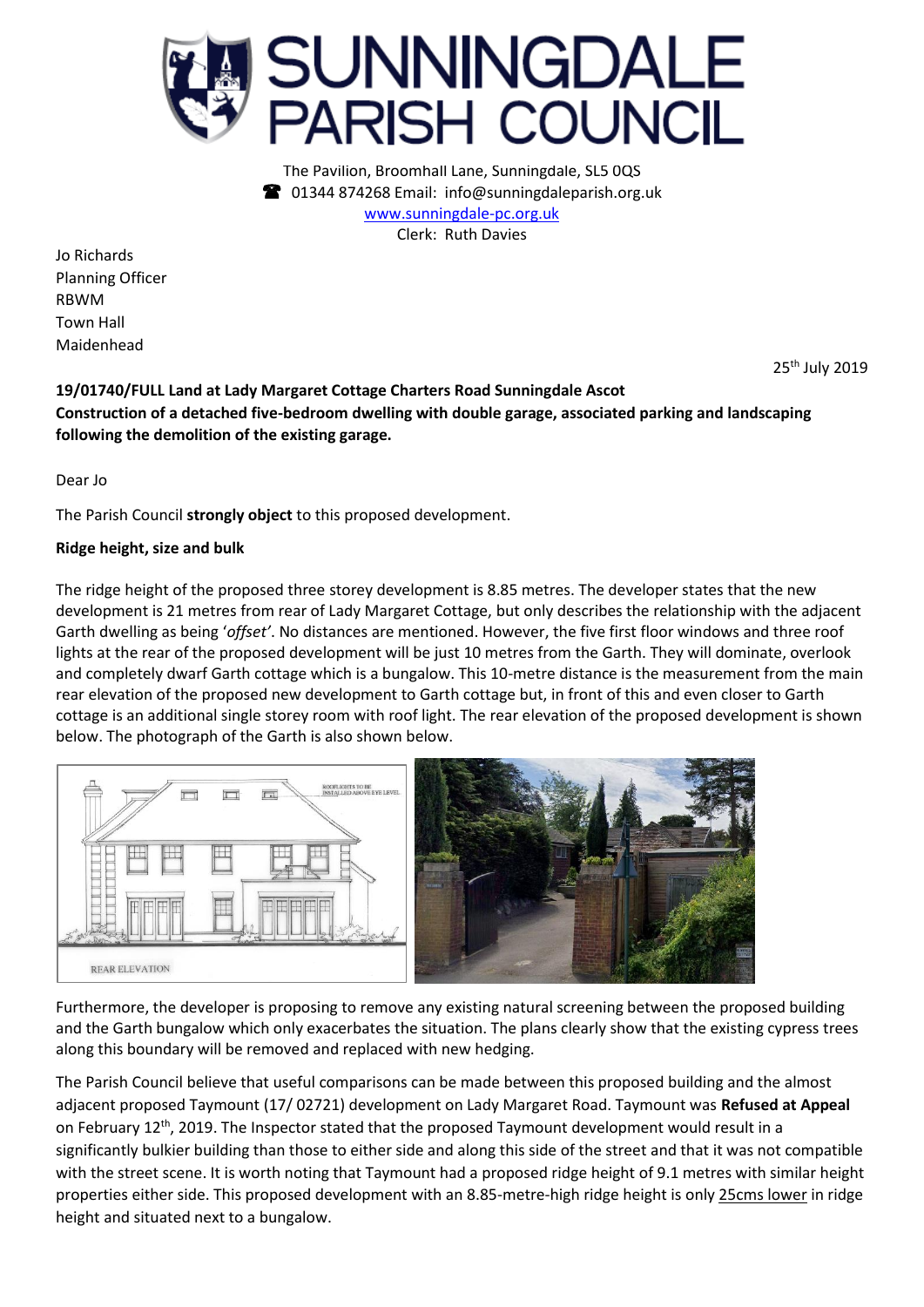The front elevation of the proposed development is positioned at 90 degrees to Lady Margaret road. This results in all the windows in this front elevation directly overlooking the adjacent Willowbrook House.

## **Trees**

The copper beech trees positioned along the boundary with Lady Margaret road are in full public view and significantly enhance the street scene. Whilst the parish council would appreciate confirmation by the Tree Team, there are concerns whether the RPA's that have been shown for these trees are accurate given that root expansion might have been limited in the direction of Lady Margaret Road by the road itself resulting in an unrestricted expansion of the RPA into the main site- where the proposed building is located. What can be in little doubt however is that due to the positioning of the building on the plot with the extensive side elevation facing Lady Margaret Road there will be pressure in future to prune and or remove these valuable copper beech trees. This is further exacerbated by the building being a full three storeys high with a bedroom and ensuite being positioned on the third floor where there are only small roof lights to provide the natural light. This is shown below.



The Parish Council has already mentioned the removal of the cypress trees along the boundary with the Garth. These can be seen in the photograph below. Also, shown is the street scene along Lady Margaret Road. This photograph was taken some time ago before two of the copper beech trees were felled. Hence the difference between the overhead view and the street scene of Lady Margaret Road.



## **Townscape assessment**

Given the Townscape assessment of a 'Leafy Residential suburb' there are concerns about the area of garden amenity being very small. The proposed building will dominate the site with the built form including buildings, garage and access areas estimated at occupying more than 75% of the plot.